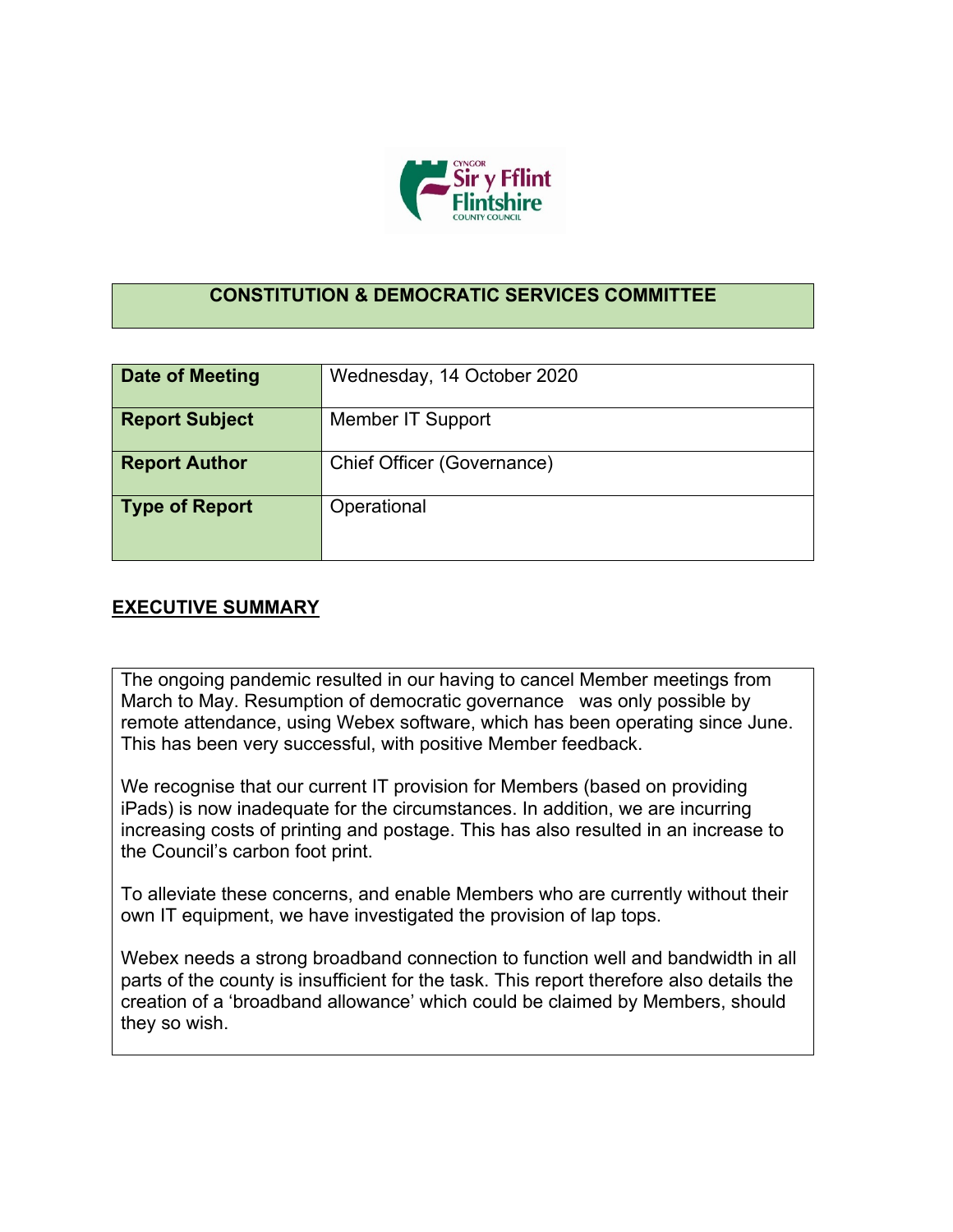|   | <b>RECOMMENDATIONS</b>                                                                                                                       |
|---|----------------------------------------------------------------------------------------------------------------------------------------------|
|   | That the Committee approves the provision of a council laptop to each<br>Member who requires one.                                            |
| 2 | That the Committee approves the introduction of broadband allowance of<br>up to £30 per month to each Member of the Council who requires it. |
| 3 | That the Committee recognises that any Member is free not to accept<br>either offer of a laptop or Broadband allowance.                      |

## **REPORT DETAILS**

| 1.00 | <b>EXPLAINING THE PROVISION OF MEMBER IT SUPPORT</b>                                                                                                                                                                                                                                                                                                                                                         |
|------|--------------------------------------------------------------------------------------------------------------------------------------------------------------------------------------------------------------------------------------------------------------------------------------------------------------------------------------------------------------------------------------------------------------|
| 1.01 | During the initial stage of emergency, we ceased physical Member<br>meetings. However, the use of IT solutions, most notably Webex software,<br>enabled us to resume Member meetings by remote attendance from mid-<br>June. All Members are now supplied with a Council IPad.                                                                                                                               |
| 1.02 | It quickly became apparent that it was difficult for Members to contribute<br>effectively to meetings on their iPads without a separate copy of the<br>agenda. The printing and postage of paper copies is a practice which had<br>ceased some time ago, with a resultant cost saving. However, resumption<br>of this was recognised as a necessary expedient to enable the democratic<br>process to resume. |
| 1.03 | During August, we carried out a review of Member's own IT: around 25<br>have their own equipment which enables them to use Webex at the same<br>time as reading the agenda on another device. That means that 45<br>member would need another device to enable them to contribute<br>effectively to Remote Attendance Webex meetings.                                                                        |
| 1.04 | We had previously decided that remote attendance meetings would<br>continue for the rest of the calendar year. This decision has been brought<br>into sharper focus by the announcement of a local health protection area<br>covering Flintshire, alongside 3 other counties, from 1 <sup>st</sup> October.                                                                                                  |
| 1.05 | The Independent Remuneration Panel for Wales Determinations 9 and 10<br>on Member support, include councils making provision for their members<br>to have 'adequate telephone, email and internet facilities giving electronic<br>access to appropriate information' being made, without cost to the<br>individual Member.                                                                                   |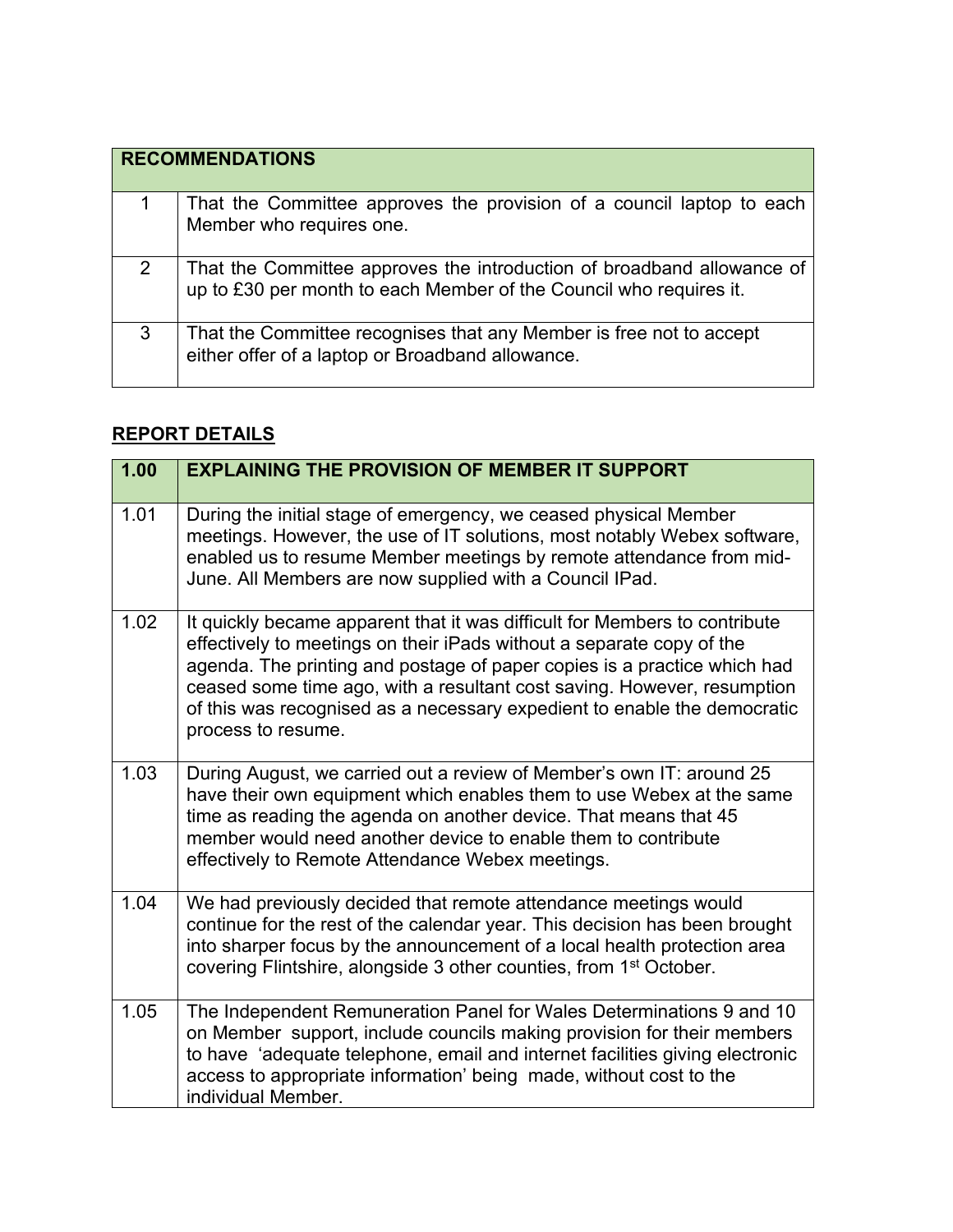| 1.06 | We are seeking to provide a council lap top to each member who requests<br>it. These costs would be offset against the mounting costs of printing and<br>postage for agendas. Members would be able to refuse such provision.                                                                                                                                                                                                                                                                                                                                                                                                                                                 |
|------|-------------------------------------------------------------------------------------------------------------------------------------------------------------------------------------------------------------------------------------------------------------------------------------------------------------------------------------------------------------------------------------------------------------------------------------------------------------------------------------------------------------------------------------------------------------------------------------------------------------------------------------------------------------------------------|
| 1.07 | We also recognise that Flintshire has not previously observed the<br>requirements of the IT and telephone provisions. (In July 2015, the former<br>Democratic Services Committee, the predecessor to this Committee<br>decided that Members were then satisfied that they were not provided with<br>phones or a greater level of support. We are now five years on, and<br>operating in much changed circumstances. For this reason, it is<br>reasonable for the committee to consider offering Members a 'broadband<br>allowance' of up to £30 per month. Individual Members would then be able<br>to decline the offer if they were satisfied with their current provision. |
| 1.08 | We acknowledge that we have a small number of Members who, despite<br>having the maximum broadband provision in their area, still do not get<br>sufficient bandwidth. This has caused connectivity problems and resultant<br>frustration for those Members. In such circumstances, 'a MiFi' device<br>would be provided. This would have a cost of around £30 per month, but<br>this could then be offset against a Member's £30 broadband allowance.                                                                                                                                                                                                                         |

| 2.00 | <b>RESOURCE IMPLICATIONS</b>                                                                                                                                                                                                                                                                                   |
|------|----------------------------------------------------------------------------------------------------------------------------------------------------------------------------------------------------------------------------------------------------------------------------------------------------------------|
| 2.01 | The provision of up to 45 laptops would cost up to £600 each, depending<br>on specification - a maximum cost of £27,000. The provision of broadband<br>allowance of up to £30 per month to each Member of the Council would be<br>up to £25,200 p.a. Both of these figures are based on maximum<br>acceptance. |

| 3.00 | <b>CONSULTATIONS REQUIRED / CARRIED OUT</b>       |
|------|---------------------------------------------------|
| 3.01 | Group leaders have been consulted on this report. |

| 4.00 | <b>RISK MANAGEMENT</b>                                                                                                                                                                                                            |
|------|-----------------------------------------------------------------------------------------------------------------------------------------------------------------------------------------------------------------------------------|
| 4.01 | There are inherent risks in not offering to provide Members of the Council<br>with appropriate equipment and allowances as it means non-compliance<br>with successive Independent Remuneration Panel for Wales<br>determinations. |